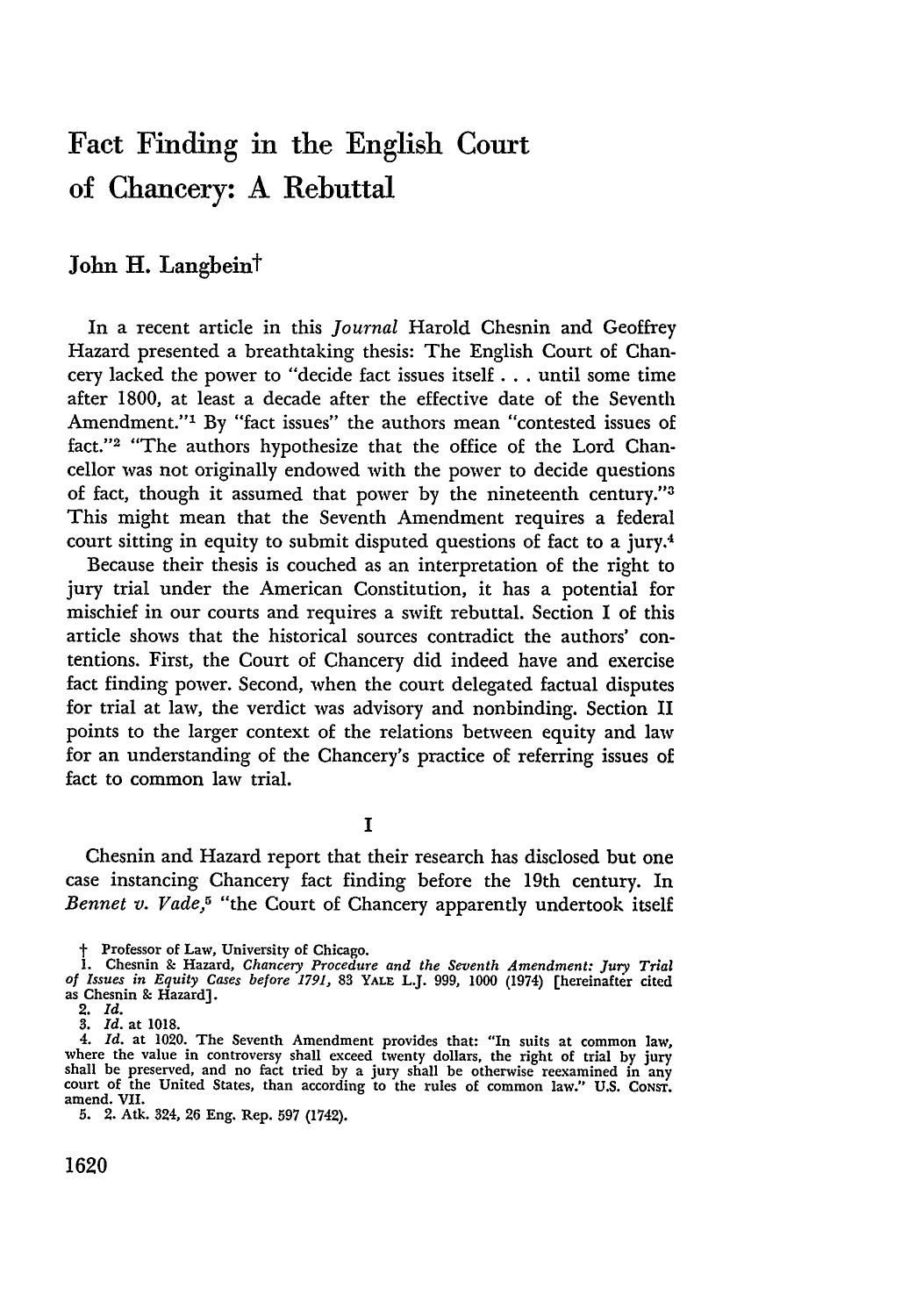to determine the facts in the case of an allegedly insane testator."6 Actually, such evidence exists in ample quantity in the 18th-century Chancery reports. We need go no further than the volume in which *Bennet v. Vade* appears, the second volume of *Atkyns' Reports.7*

In *Clarke v. Periam*,<sup>8</sup> the plaintiff sued to establish a bond securing to her an annuity of sixty pounds. The bond had been given her *praemium pudicitiae,* that is, to compensate her for the loss of her chastity. The defendant cross-claimed for cancellation of the obligation on grounds amounting to mistake in the inducement: "the plaintiff was a lewd woman, and a common prostitute." Ten witnesses deposed to the plaintiff's "unblemished character, previous to her acquaintance with *Periam."* For the defendant four witnesses swore on the basis of hearsay "to particular instances of lewdness . **. . ."** The court had to determine whether to permit the defendant "to prove the plaintiff guilty of acts of lewdness with a particular person, one Mr. *Abingdon,* before she was acquainted with *Periam."* Lord Chancellor Hardwicke ruled that the evidence was admissible, and he decreed upon the merits for the defendant. Hence, the contested issue of fact upon which the case turned was not referred to jury trial, but was decided by the Chancellor.

In *Hine v. Dodd*,<sup>9</sup> the question was whether the defendant mortgagee had notice of the plaintiff's judgment debt against the mortgagor before the execution of the mortgage, in which event the plaintiff would have been entitled to a priority. Lord Hardwicke sifted the depositions'0 and concluded that the defendant had merely "suspicion

**8.** 2 Atk. 333, **26** Eng. Rep. **603** (1741).

the answer of the defendant; it is true his answer is very loose, by referring from

**<sup>6.</sup>** Chesnin & Hazard, *supra* note **1,** at **999** n.2.

**<sup>7.</sup> J.** ATKYNS, REPORTS OF CASES **ARGUED AND DETERMINED** IN **THE** HIGH COURT OF CHANCERY, **IN THE TIME** OF LORD CHANCELLOR HARDWICKE (1767). For an earlier example of equity fact finding, see Okeduer v. Tettus **(1675), 1** LoRD NO TINGHAM'S CHANCERY CASES **236, 237-38 (D.** Yale **ed. 1957)** [hereinafter cited as NOTTINGHAM].

**<sup>9.</sup>** 2 Atk. 275, 26 Eng. Rep. **569** (1741). **10.** The first evidence is *Elizabeth Hine;* but I cannot lay any great stress upon her deposition, it is only an account of a conversation at the *Devil* tavern, where the plaintiff was present with *Dodd* and *Burton,* the agent of *Dodd:* the next is *Thomas Price,* who swears that the plaintiff told *Burton,* he knew of this **judg**ment before *Dodd's* mortgage, and that defendant *Dodd* did not deny what the plaintiff said to *Burton,* but then he does not swear that *Dodd* heard what the plaintiff said.

The most material evidence is *Sarah Hine,* who was present with the plaintiff *Burton* and *Dodd* on the 18th of *June* **1738,** at a meeting in order to adjust all matters in difference between them: she swears that the plaintiff then charged *Dodd* with notice of the judgment, prior to the execution of the mortgage, and that *Dodd* answered, it was true he knew of the judgment, but that he knew, at the same time, it was not registered, and what were acts of parliament for, unless they were effectually observed. Undoubtedly this is a material evidence, but then it is only one witness against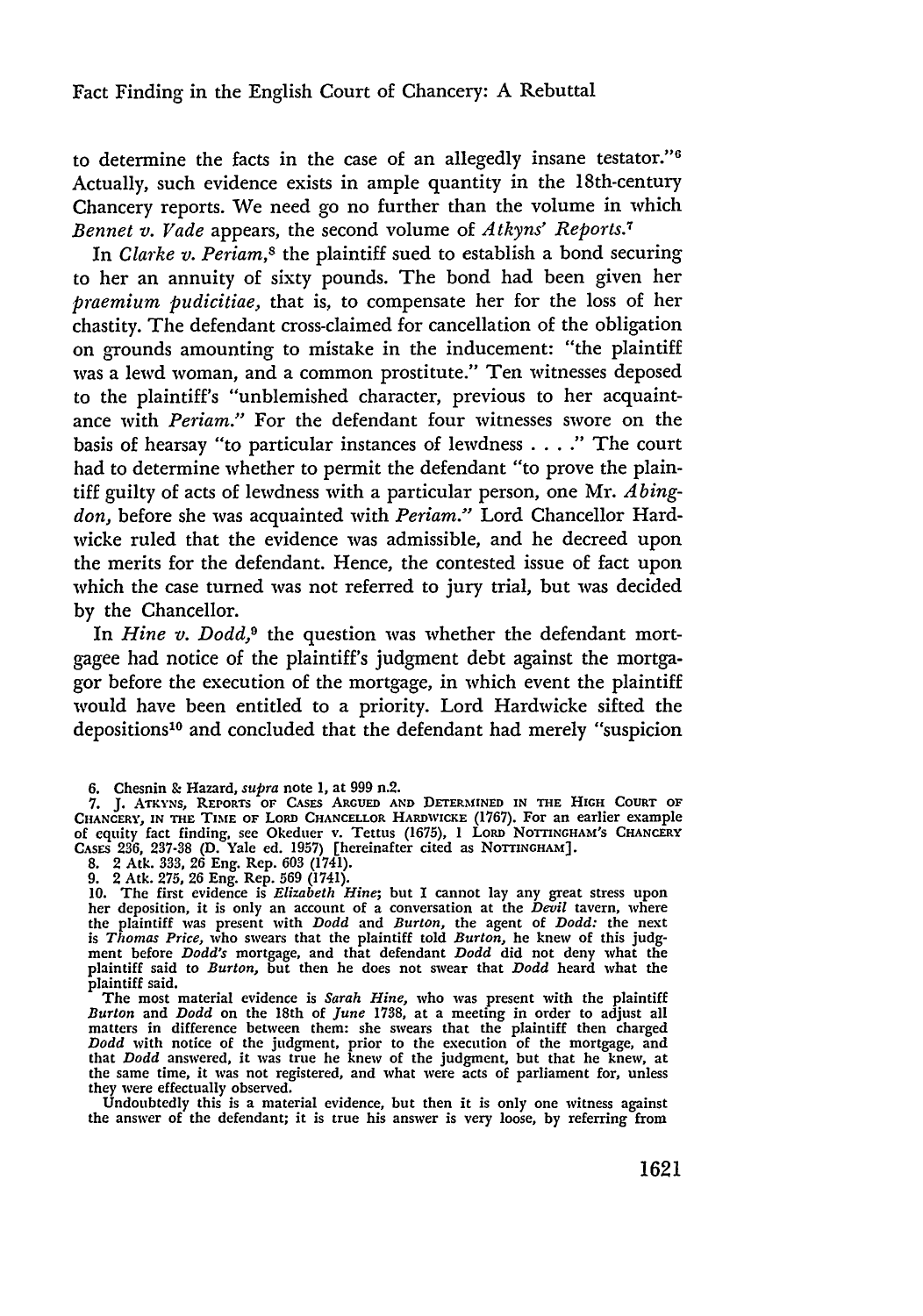of notice, though a strong suspicion, not sufficient to justify the court" denying to him the priority he had established by complying with the register act.<sup>11</sup>

The issue in *Walker v. Walker*<sup>12</sup> was whether a charge on the defendant's copyhold estate was conditioned upon the plaintiff's unperformed oral promise to surrender his copyhold estate to the defendant. Lord Hardwicke held that the Statute of Frauds was avoided and concluded on the merits that the plaintiff's claim was "rebutted by the equity set up by the defendant." His decisions followed an explicit review of the evidence.<sup>13</sup> In *Yates v. Hambly*,<sup>14</sup> the Chancellor declared that the defendant "is intitled to an absolute estate [free of trust, in five houses], though it is an exceeding dark transaction; but yet it is not proper to direct an issue to try a trust [by jury trial in a common law court], nor do I remember any instance of it . . **."** In *Read v. Read,'3* Lord Hardwicke, after suggesting his view of the probable merits on the state of the evidence,<sup>16</sup> remitted a case of alleged fraud for a factual inquiry before a master in equity.

These cases from a single volume of Chancery reports make it manifest that the Chancellor had and exercised the power to resolve contested issues of fact. Lord Hardwicke put the matter with some emphasis in a later decision, *Ex parte Oursell,17* where the question

So that here is barely the evidence of a defendant's confession, in contradiction to his answer, and contrary to a positive act of parliament made to prevent any

temptation to perjury from contrariety of evidence.<br>Some stress has been laid upon *Burton's* being an agent of *Dodd*, and likewise<br>the solicitor in the cause of *Hine* and *Proof*; but as this suit was two years before *Dodd's* mortgage, it will not affect *Dodd* with notice.

2 Atk. at 275, 26 Eng. Rep. at 569. 11. 7 Ann. c.20 (1708). 12. 2 Atk. 98, 26 Eng. Rep. 461 (1740).

13. The material part of the defendant's evidence is, that in three days after *John Walker's* surrender, the plaintiff declared, I have *John Walker* fast, but he shall not have me fast.

Neither the fact is charged by the defendant's witnesses, nor the credit of the wit-nesses impeached by the plaintiff's evidence.

The steward of the court examined for the plaintiff, and concerned in the transaction, swearing, that at or before the time of the surrender, he never heard of the agreement insisted on by the defendant, is a manifest evasion, and a negative pregnant that he heard of it after the surrender. pregnant that he heard of it after the surrender. *Id.* at 100, 26 Eng. Rep. at 462.

14. 2 Atk. 360, 26 Eng. Rep. 618 (1742).

15. 2 Atk. 16, 26 Eng. Rep. 406 (1739). 16. Lord *Hardwicke* thought it a very strong suspicion of fraud in this case, that two separate bonds should be given upon the same day for different sums, and one of them just double the penalty of the other, where one bond for the whole sum was the most proper and natural method: his Lordship for this reason directed an inquiry before a Master into the consideration of the bonds.

2 Atk. at 16, 26 Eng. Rep. at 406. 17. Amb. 297, 298, 27 Eng. Rep. 200, 201 (1756).

one answer to another; but in the last he swears to his belief, that he did not know of the judgment till after the mortgage was executed.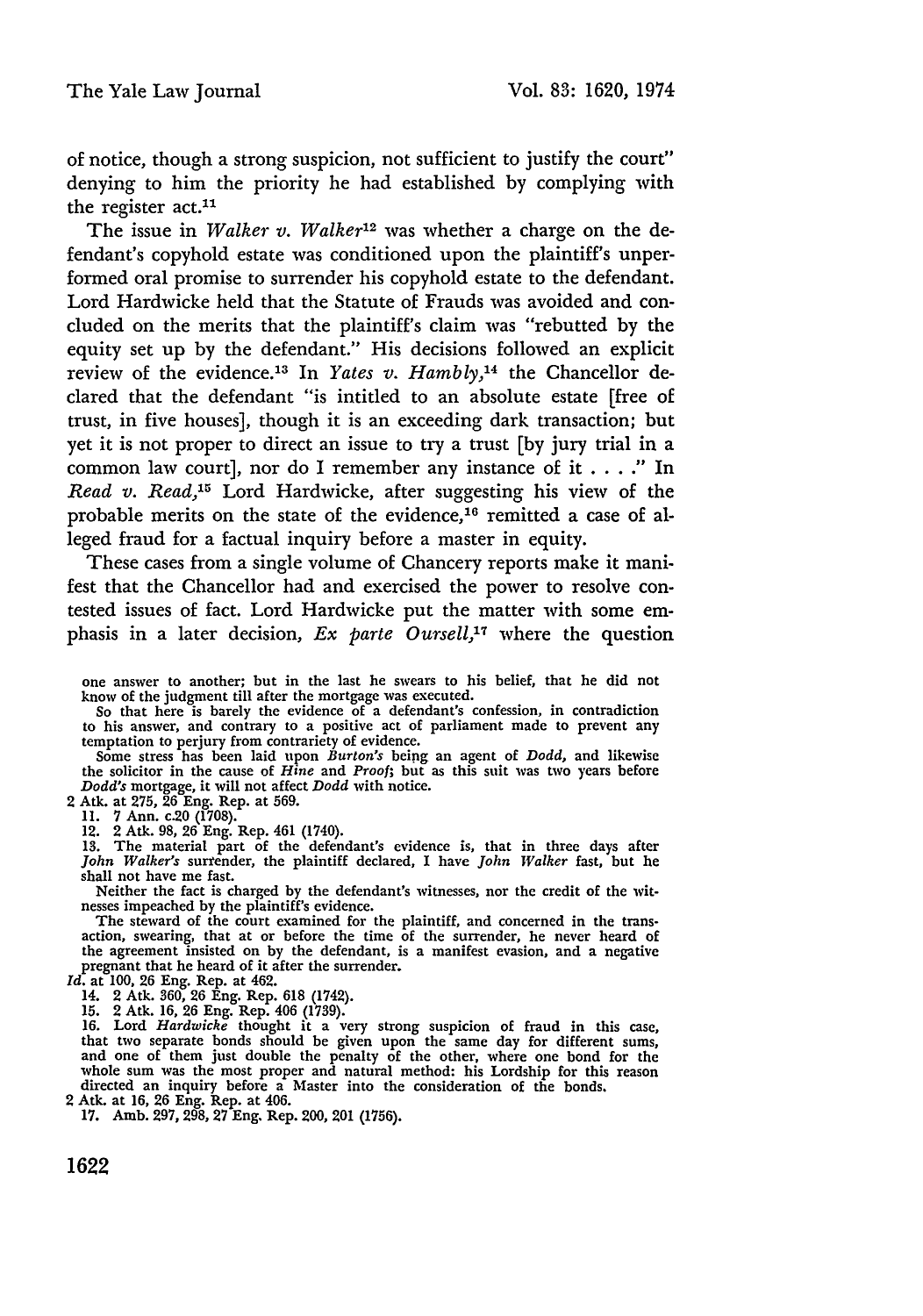was whether a letter written by Oursell amounted to an appropriation of certain bills of exchange: "It is a matter of fact, not of law. I am satisfied on the evidence. It amounts to an appropriation .... " The same pattern of equity fact finding prevailed at the time the Seventh Amendment was adopted.<sup>18</sup>

In the light of these authorities, how are we to understand the "line of reports" cited by Chesnin and Hazard for their contention that Chancery's power to "decide fact issues itself was not firmly established in England until some time after **1800** . . **."?19** They quote the Chancellor's pronouncement in *Webb v. Claverden:20* "This court will not determine a fraud, in procuring a will, without directing a trial at law . **. . ."** And they cite *Bates v. Graves21* and various early 19th-century cases to the same effect. One line of cases shows the Chancellor confidently finding facts, while another seems to hold that he cannot do what we have seen him doing.

This conflict is considerably less mysterious than first appears. Chesnin and Hazard's "line of reports" $22$  is drawn primarily from a recognized category of suits involving fraud in which Chancery lacked subject matter jurisdiction over what was otherwise a characteristic sphere of equity.<sup>23</sup>

[I]n certain cases, as of fraud in obtaining a will, whether of personal estate, or real estate, the proper remedy is exclusively vested in other Courts; in wills of personal estate in the Ecclesiastical Courts; and in wills of real estates in the Courts of Common Law. <sup>24</sup>

Even when the claim was fraud, the Chancery was without authority to determine the validity of the execution of a will. This jurisdictional

*19.* Chesnin & Hazard, *supra* note **1,** at **1000.**

- 
- 20. 2 Atk. 424, 26 Eng. Rep. 656 (1742). 21. 2 Ves. Jr. 287, *10* Eng. Rep. 637 (1793).
- 

22. Chesnin & Hazard, *supra* note 1, at 1000 & n.5.<br>23. Pemberton v. Pemberton, 11 Ves. Jr. 50, 32 Eng. Rep. 1006 (1805); Bates v. Graves<br>2 Ves. Jr. 287, 30 Eng. Rep. 637 (1793); Webb v. Claverden, 2 Atk. 424, 26 Eng. Rep

24. I J. STORY, COMMENTARIES ON EQUITY JURISPRUDENCE AS ADMINISTERED IN ENGLAND AND AMERICA 194 (1836) (footnotes omitted). For an earlier and more compre-<br>hensive statement of the rule, cited by Story, see 1 J. FONBLANQU

<sup>18.</sup> Lampert v. Lampert, **I** Ves. Jr. 21, 30 Eng. Rep. 210 (1789) (fraud alleged and proved by plaintiff's evidence over defendant's denial); *Ex parte* Saunderson, 2 Cox 197, 30 Eng. Rep. 91 (1789) (master in equity authorized to examine the parties orally after interrogatories produced "very strong contr C.C. 522, 29 Eng. Rep. 286 (1789) (parol evidence received and declared insufficient to prove that a legacy in a codicil duplicating a legacy in the will was meant to be a second and distinct bequest); Cox v. Peele, 2 Bro. C.C. 334, 29 Eng. Rep. **186** (1788) (defendant's evidence insufficient to defeat bill for foreclosure).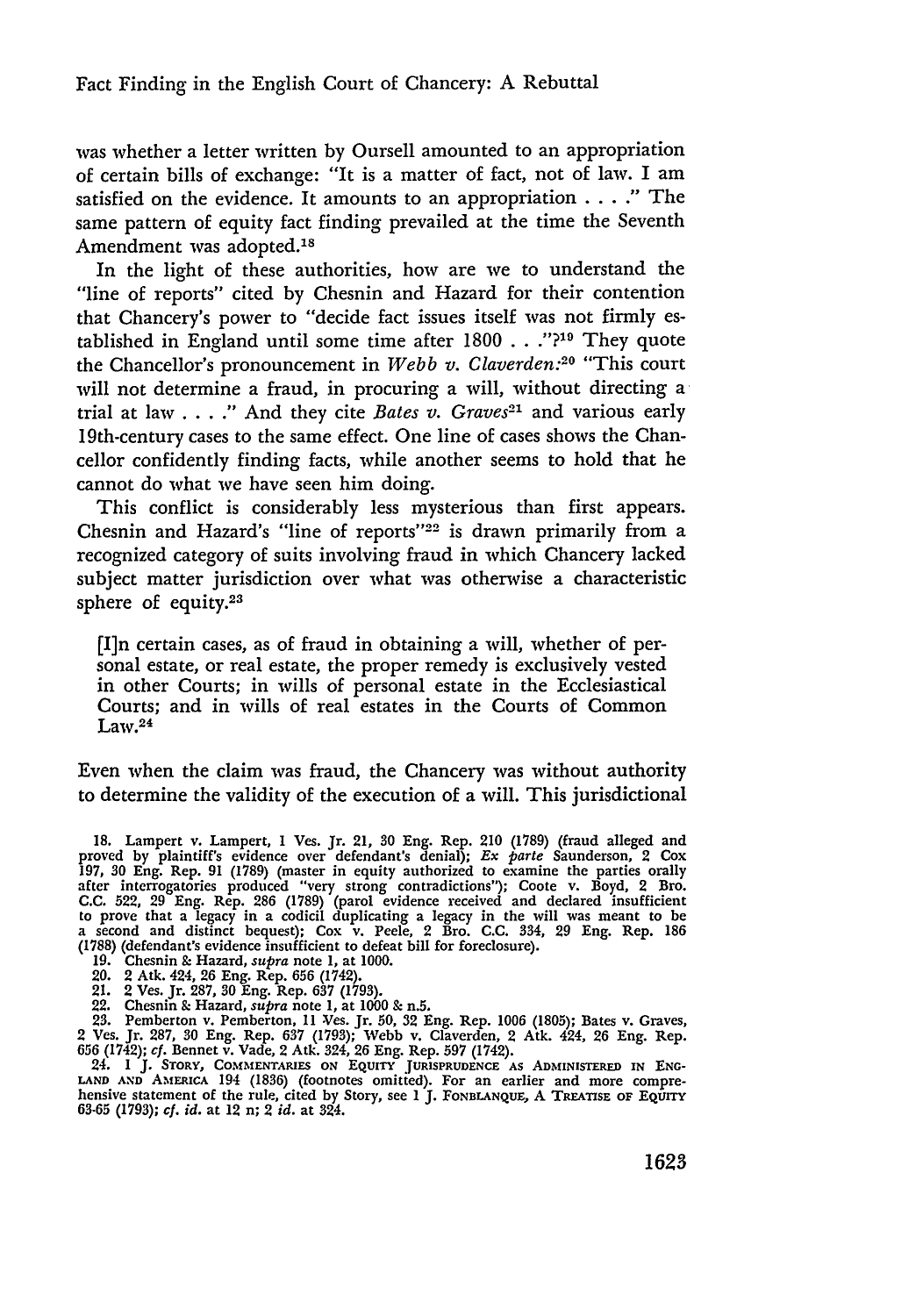exclusion was imposed on the Chancery by the House of Lords in 1727 in *Kerrich v. Bransby.25* Similarly, the other cases cited by Chesnin and Hazard also involved want of jurisdiction.<sup>26</sup>

Chesnin and Hazard have, therefore, taken cases in which the Court of Chancery was wholly without subject matter jurisdiction and read them to say that *within* Chancery's proper jurisdiction the court lacked authority to resolve disputes of fact. In truth, where Chancery possessed subject matter jurisdiction, it was never obliged to refer a fact dispute to common law trial. Chesnin and Hazard are indeed correct to observe that Chancery frequently did remit disputes of fact and of law to trial or opinion in the common law courts. These references, however, were for the convenience and at the discretion of the Chancellor. He could when he wished decide even questions of common law.27

25. 7 Bro. P.C. 437, 3 Eng. Rep. 284 (1727). This rule had been anticipated in earlier Chancery practice. For early instances of deference to ecclesiastical or common law jurisdiction in suits raising the validity of wills 761, 769 (1847); and Vicars v. Vicars (1677), in 2 NornNGHAM, *supra* note 7, at 546. *See also* Tigh v. Tigh (1618), in J. RITCHIE, CASEs **DECIDED By** LORD **BACON,** 1617-21, at 84 (1932), *cited by* Chesnin & Hazard, *supra* note 1, at 1006 **&** n.32. Originally intended to reduce jurisdictional conflict with the common law and ecclesiastical courts, the exclusion survived into modern American practice. Gifford, Will or No Will? The Effect of Fraud and Undue Influence on Testamentary Instr 862, 868-69 (1920)

**26.** The authors cite Kemp v. Pryor, 7 Ves. Jr. 237, 32 Eng. Rep. 96 (1802), which was a commercial case where the court found no equity jurisdiction and left the plaintiff to his remedies at law. The authors also cite two cases involving the payment of tithes, Warden of St. Paul's v. Morris, 9 Ves. Jr. 155, 32 Eng. Rep. 561 (1803) O'Connor v. Cook, 6 Ves. Jr. 665, 31 Eng. Rep. 1247 (1802). Both concerned the problem of establishing a so-called modus-whether by custom the tithes incident to particular ecclesiastical livings had been commuted into different modes of payment. The *modus* issue was the subject of a *Kerrich-type* rule of automatic reference to jury trial:

Where the title to tithes is clearly made out, the court of chancery, or the [equity] side of the] court of exchequer, decrees an account; and where a *modus* or *real composition* is pleaded and supported by reasonable evidence, it is the practice to di. rect an issue at law before they decree against the common law right of the parson.

1 H. MADDOCK, A TREATISE ON THE PRINCIPLES AND PRACTICE OF THE HIGH COURT OF CHANCERY 85 (1817). The rationale was the same as for *Kerrich* itself-deference to the jurisdiction primarily responsible. Story, citing to *Mo* 

but turn upon considerations eminently of an ecclesiastical nature **....** <sup>1</sup>**J.** STORY, *supra* note 24, at 495. Only in cases governed **by** the *Kerrich* rule and in

*modus* cases was reference to common law jury trial mandatory:

References from equity, except in the two cases of an *heir,* and of a *rector,* proceed not *of right,* but *of discretion,* to satisfy the conscience of the court, concerning

doubts as to facts, or as to the law.<br>
2. H. MADDOCK, supra, at 364 (footnotes omitted).<br>
27. See D. Yale, *Introduction*, in 1 NOTTINGHAM, supra note 7, at liii, and sources there<br>
cited. "It is quite clear that [Lord No however, where he felt there was a potential injustice in such a course, he would depart however, where he felt there was a potential injustice in such a course, he would depart from it."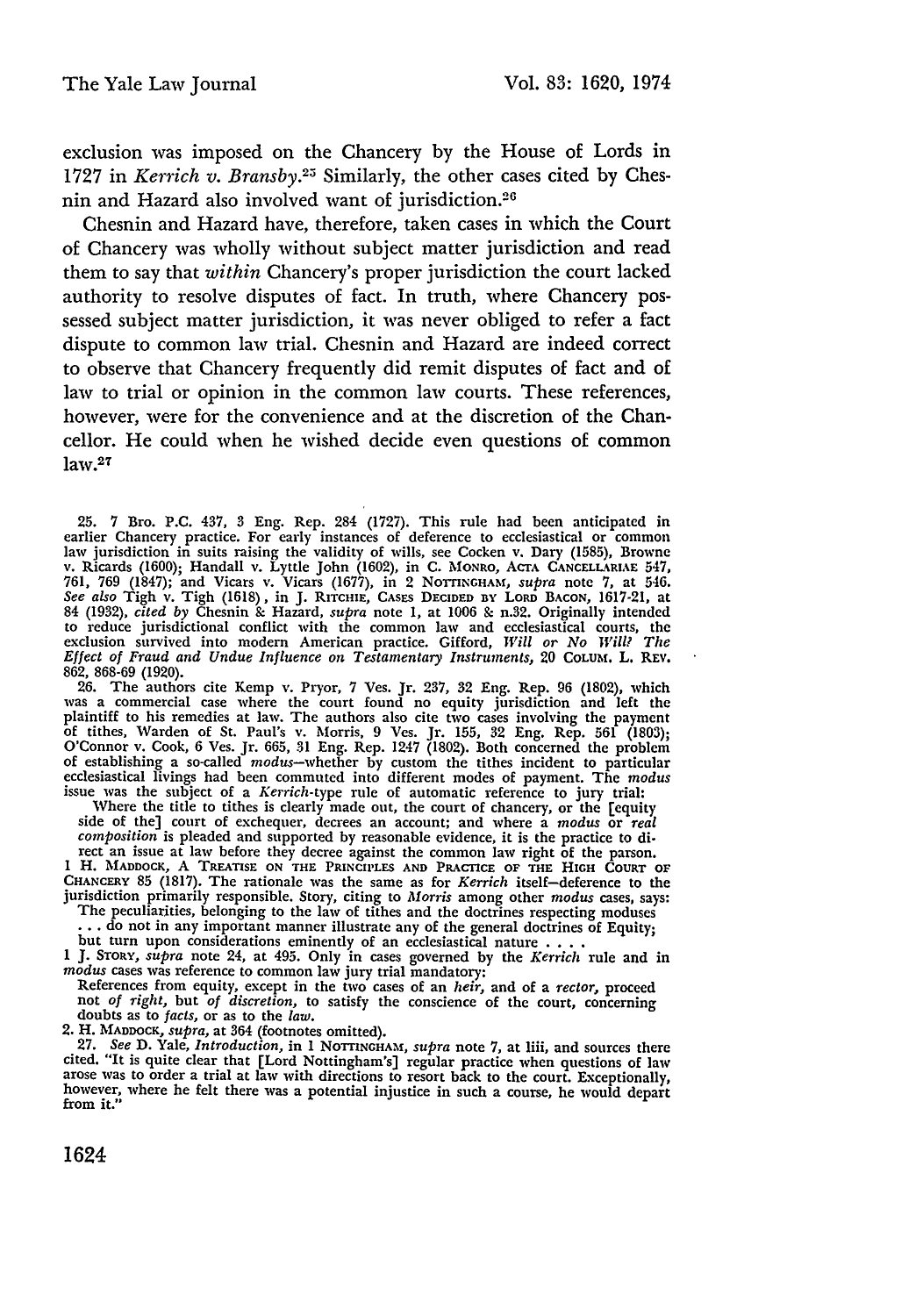#### Fact Finding in the English Court of Chancery: **A** Rebuttal

We can illustrate the discretionary nature of the referrals by considering a situation that commonly led to referral: where the proofs consisted primarily of the defendant's sworn denial to the plaintiff's allegations, contradicted by the sworn deposition of one witness for the plaintiff. In some such cases "the court has doubted concerning the fact, and has directed a trial at law . . . .<sup>"28</sup> But Chancery decided many such cases itself. If there was no evidence beyond the conflicting statements, the plaintiff would lose because he had not sustained his burden of proof. In *Alam v. Jourdan,29* decided in 1683, it is reported: "There being but one witness against the defendant's answer, the plaintiff could have no decree."

Where, however, the plaintiff adduced additional evidence to support the sworn testimony of his witness, the Chancellor could and did decree for him without ordering a trial at law. In *Only v. Walker,30* the plaintiff sued for specific enforcement of an agreement to compose an £84 bond for £29. The defendant swore his denial of the agreement, which was proved for the plaintiff by a single witness. However, the plaintiff also proved that the defendant had endorsed the composition on the back of the bond "and some other circumstances to corroborate the evidence of the single witness." The court was willing, if the defendant wished, to refer the case to jury trial in a common law court. The defendant insisted that such a trial be framed to allow his answer in the Chancery proceedings to be read to the jury. (At common law the parties were still disqualified from testifying on account of interest.) Because the plaintiff's evidence in the Chancery suit was strong, the court was unwilling to give the defendant the privilege of common law trial on these especially favorable terms. "The defendant refusing to try it upon any other terms, his Honour decreed the agreement to be carried into execution . **... "** *Janson v. Rany3'* is another case where the plaintiff supported his single witness "by a great number of circumstances," which moved Lord Hardwicke to decree in his favor without referring the disputed fact (prior payment of a bond) to jury trial.

When the Chancellor did refer a fact dispute to jury trial in a common law court, what force did the resulting verdict acquire? Chesnin and Hazard contend that "[a]pparently, the decision to reject a ver-

**<sup>28.</sup>** Glynn v. Bank of Eng., 2 Ves. Sr. **38,** 42, **28** Eng. Rep. **26, 28** (1750) (Hardwicke, **L.C.).**

**<sup>29.</sup>** 1 Vern. **161, 23** Eng. Rep. 387 **(1683). 30.** 3 Ack. 407, 26 Eng. Rep. **1035** (1746).

**<sup>31.</sup>** 2 Atk. 140, **26** Eng. Rep. **488** (1740); *cf.* Walton v. Hobbs, 2 Atk. **19, 26** Eng. Rep. 409 (1739).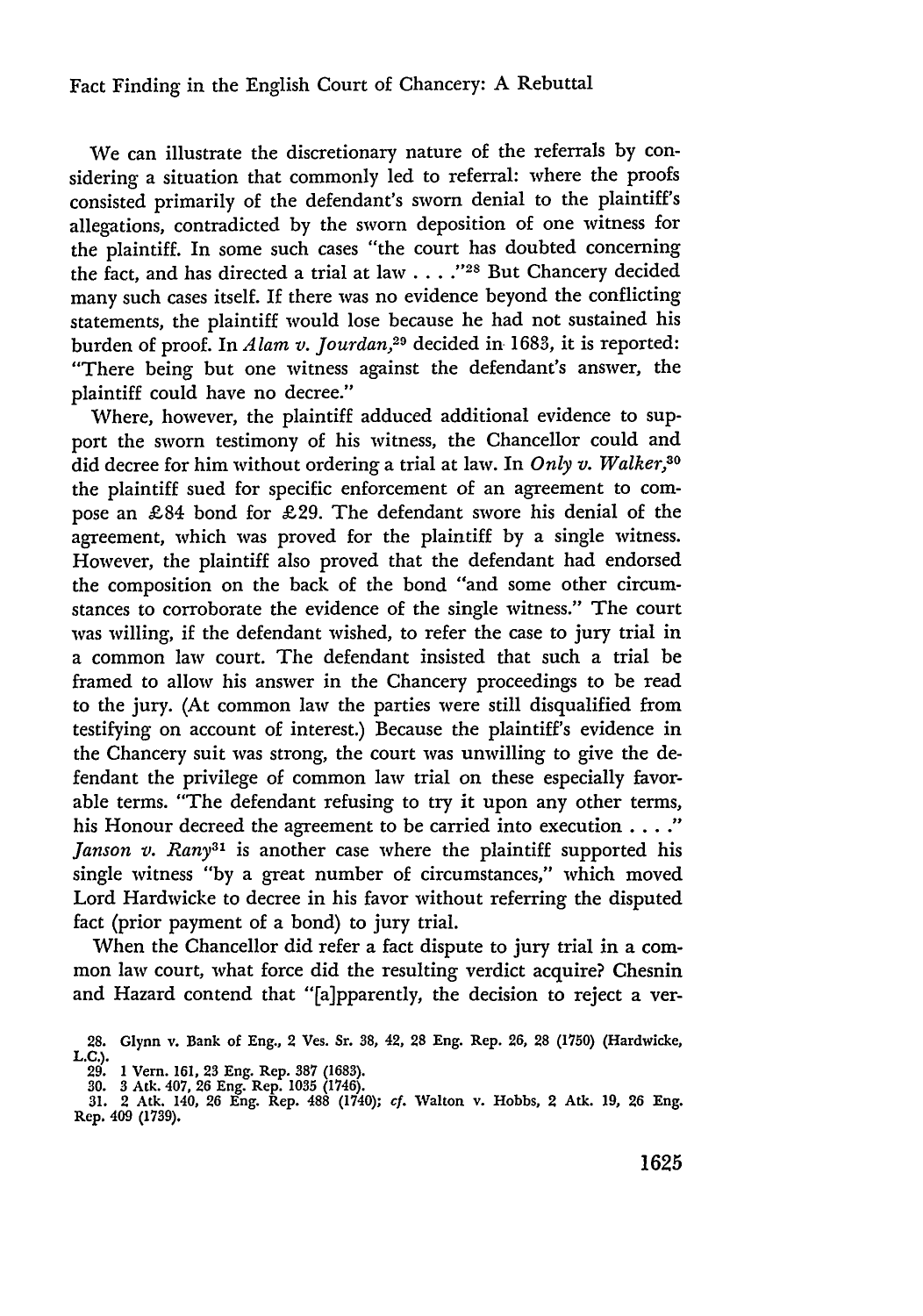dict, except in the most unusual circumstances, was regarded as beyond the scope of the Lord Chancellor's powers."<sup>32</sup> This incorrectly implies that the Chancellor's powers were narrowly limited. While verdicts were actually rejected only in unusual circumstances, this was a voluntary policy and did not result from a lack of Chancery power. *Attorney-General v. Turner,33* decided in 1742, illustrates the practice of rejecting verdicts. The question was the familiar one of the validity of a will, in this instance a will making a remainder gift to charitable trusts. The heir who would take on intestacy if the will were invalid contested the sanity of the testator. The Chancellor, who was obliged by the *Kerrich* rule to have the question of fact tried at common law, directed an issue in Common Pleas. The verdict was in favor of the will. The heir moved in Chancery (not in Common Pleas) for a new trial at law, which the Chancellor refused because the Chief Justice of Common Pleas "certified that he was well satisfied with the verdict."34 The Chancellor declared the will proved and decreed the trusts. Thereafter<sup>35</sup> the heir discovered important new evidence that the testator had indeed been insane (a letter to one of the trustees written by one of the witnesses to the will desiring not to be subpoenaed because he knew the testator was insane). The heir petitioned the Chancellor for a new trial at law, which the Chancellor directed on an issue in King's Bench. On this trial the verdict went against the validity of the will. It was certified to the Chancellor, who accepted it and vacated his previous decrees. One of the trustees petitioned for yet another new trial, which the Chancellor refused after the judges of King's Bench "informed him, that they were all well satisfied with the said verdict, and . . **.** [the Chancellor] did not see any cause to

- 32. Chesnin **&** Hazard, supra note 1, at 1008.
- 33. Amb. 587, 27 Eng. Rep. 382 (1742).

34. It was the practice of the common law judges to take notes on the proceedings they conducted. See, e.g., I **CATALOGUE OF MANUSCRIPTS IN THE LIBRARY OF THE HONOURABLE SOCIETY OF THE INNER TEMPLE** 48-49 (J. Davies ed. 1972) (the notes of one 18th century judge). When a common law verdict was challenged in subsequent Chancery proceed-ings, the Chancellor could procure a certificate from the trial judge concerning the evidence and the instructions at the trial. See, e.g., Faulconberg v. Peirce, Amb. 210, 27 Eng. Rep. 140 (1754). The Chancellor could also obtain this information even<br>without a certificate. In Bates v. Graves, 2 Ves. Jr. 287, 30 Eng. Rep. 637 (1793), the<br>Chancellor, with no certificate, consulted the notes o law proceedings was by stipulation of the parties. Cleeve v. Gascoigne, Amb. 323, 27 Eng. Rep. 217 (1756). The use of any of these procedures by the Chancellor was discretionary.

**35.** There was another stage to the litigation not relevant to the point in text. The heir, following 'his initial defeat in Chancery, brought an action of ejectment. The Attorney-General, enforcer of charitable trusts, had the common law proceedings stayed and had the heir perpetually enjoined from pursuing the ejectment action.

1626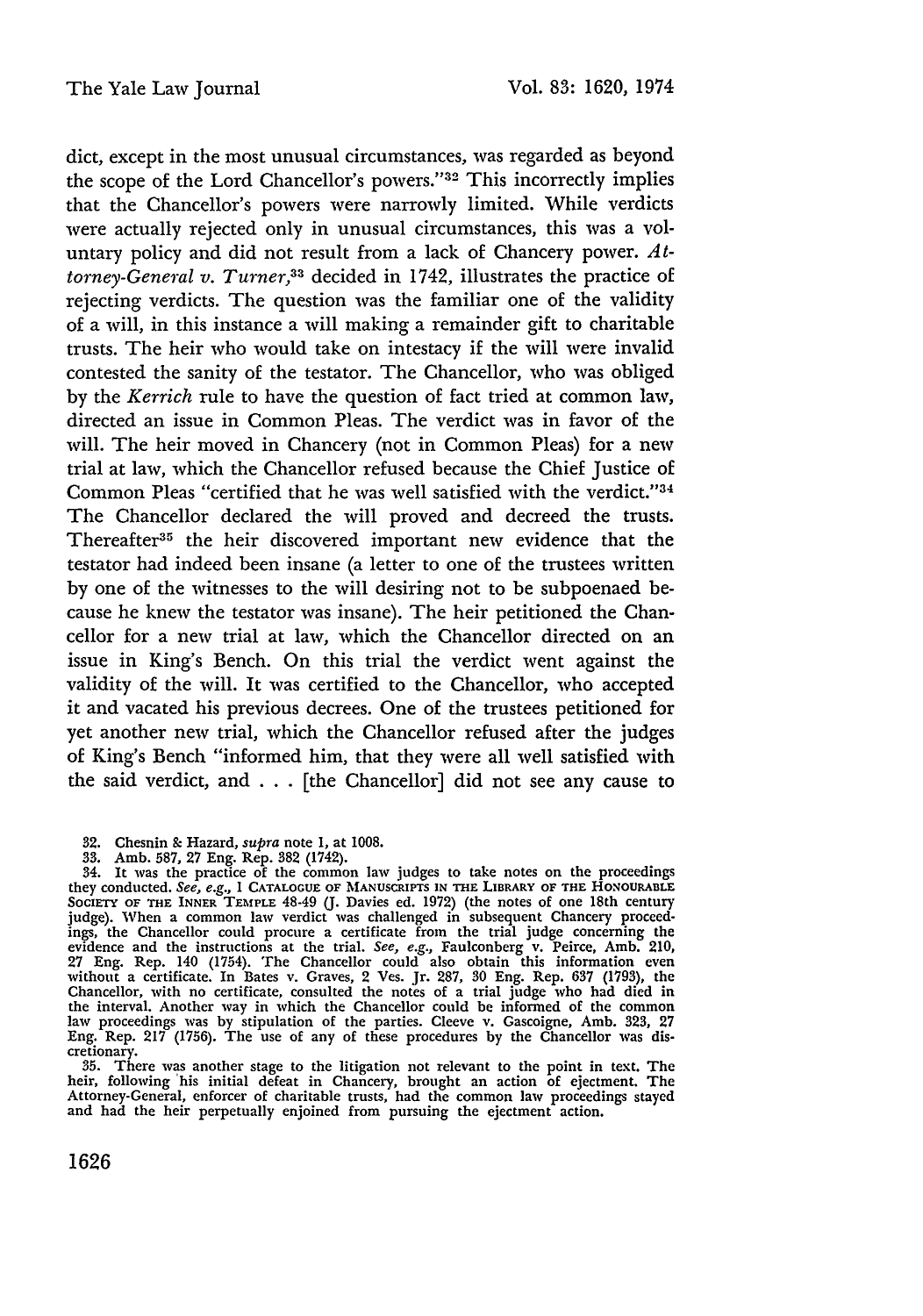grant a new trial of the said issue . **. . ."** Hence, even in a case in which the *Kerrich* rule required the Chancellor to send the fact dispute to common law trial, he could reject the verdict and order a new trial if he were dissatisfied with the verdict.

In the vast majority of cases the *Kerrich* rule did not apply. The Chancellors delegated fact disputes to common law trial for their own convenience, and the verdict was advisory only. On "equity reserved" the Chancellor had discretion to enter a decree implementing the verdict, to grant a new trial, or to enter a decree contrary to the verdict. Because it would have been senseless to order up jury verdicts and then to disregard them capriciously, the normal practice in equity was to adopt the common law verdict as conclusive of the facts, unless the verdict was questioned for cause.

The language of the Chancery judges is insistent that they retained control over verdicts taken in aid of their jurisdiction. In *Coker v.* Farwell, decided in 1729,<sup>36</sup> the Master of the Rolls said:

[I]n matters of equity, an issue directed, is only directed to try the fact, to inform the conscience of the Court, and not to try the right of the parties, as where the matter in issue is a legal title; and one verdict may be sufficient to inform the conscience of the Court; and the Court, if satisfied of the fact, upon the depositions in the cause, need not direct an issue at all, but make a decree without it.

Similarly, in *Stace v. Mabbot*, decided in 1754,<sup>37</sup> the Chancellor stated:

But this court directs issues to be tried at law to inform the conscience of the court as to facts doubtful before; and therefore expects in return such a verdict and on such a case, as shall satisfy the conscience of the court to found a decree upon .... Undoubtedly therefore it is in the discretion of the court to grant new trials, if they think fit, if there is a ground for it upon the circumstances here; and the question is, whether there is so or not .... I cannot say that my conscience is satisfied as to the grounds and truth of the evidence, upon which this verdict is given.

The only limitation which the Chancery put upon its discretion in recognizing verdicts was the practice of granting one retrial auto-

**<sup>36.</sup>** 1 Swans. 403, 36 Eng. Rep. 435, 436 (1729). *Accord,* Peacock v. MacKericher, Dick. 434, 21 Eng. Rep. 338 (1770); Stace v. Mabbot, 2 Ves. Sr. **552,** 28 Eng. Rep. **352** (1754); Richards v. Symes, 2 Atk. 319, 26 Eng. Rep. 594 (1742). The Chancellor in *Coker v. Farwell* agreed with this statement of the Master of Rolls. 1 Swans. at 403, 36 Eng. Rep. at 436.

<sup>37. 2</sup> Ves. Sr. **552-53,** 28 Eng. Rep. **352-53** (1754).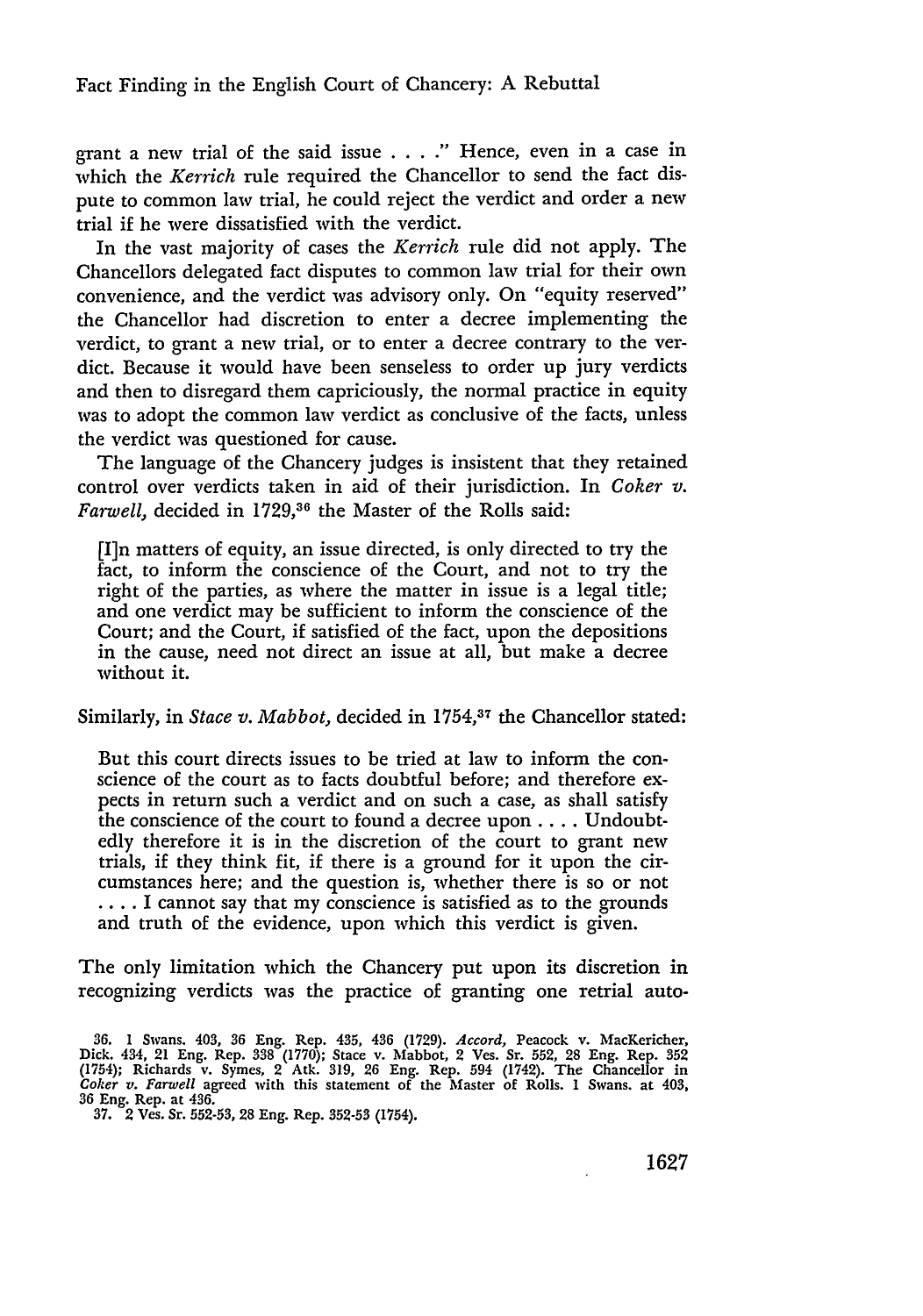matically when the effect of the first verdict was to disinherit an heir.38

Chancery's control over these verdicts involved not only the power to order new trials, but also the power to decree contrary to the verdict. Of course Chancery rarely exercised that power-not because the power was lacking, but because there was seldom any reason to use it. Chesnin and Hazard record with disbelief Lord Hardwicke's recollection of a case in which, notwithstanding many verdicts in favor of a deed, "Lord King made a decree to have it brought into court and cancelled here, the former trials not being to the satisfaction of the court."30 As significant as the case itself is Lord Hardwicke's later approving citation of it. There is a similar precedent, from 1675, *Inglett v. Inglett.40*

It was the essence of the referral procedure that the verdicts were not binding on the Chancellor. We do well to conclude with the emphatic language used **by** Lord Hardwicke on the occasion of ordering a new trial on an issue. "[T]his court, in that respect, will go further than courts of law can; for if a verdict is not against evidence, as this was not, court of law cannot grant a new trial; but Court of Equity will, in order to have justice done: for the verdict must be such as will satisfy the conscience of this court."41

II

The deterioration of Chancery procedure is a celebrated theme of English legal history. The Court of Chancery was established in the 14th century because of its superior modes of procedure and proof.<sup>42</sup>

[I]t is taken as a fundamental rule of equity, that the inheritance of an heir at law, shall not be bound down by one single trial, he may have another trial for asking for; but if the second verdict goes against him, he will not be intitled to a third trial for asking for ....

**39.** Stace v. Mabbot, 2 Ves. Sr. **552,** 554, 28 Eng. Rep. **352, 353** (1754). 40. **1 NOTTINGHAM,** *supra* note **7,** at **189.** The case had twice been sent to verdict at common law before Lord Nottingham's tenure as Chancellor. Nottingham offered to allow the winner to retain the judgment on onerous conditions, "or otherwise let loose the judgment without regard to the subsequent trials so often directed by the Court whereof I saw no necessity nor any great use." In the end Nottingham did set aside the verdicts, remitted to a master in equity, and decreed on the basis of the master's report with modifications. 2 *Id.* at 449.

41. Faulconberg v. Peirce, Amb. 210, 27 Eng. Rep. 140 (1754). See also Richards<br>v. Symes, 2 Atk. 319, 26 Eng. Rep. 594 (1742), where the Chancellor said:<br>But then it is said, and materially too, that there is a difference

only to inform the conscience of the court, and therefore not tied down to the same strictness and regard for verdicts as courts of common law.

42. Avery, *The History of the Equitable Jurisdiction of the Chancery before 1460,* 42 **BULL. INST.** Hisr. **RESEARCH** 129, 134-35 (1969).

**1628**

**<sup>38.</sup>** *Id. See* **G.** GILBERT, THE HISTORY **AND** PRACTICE OF THE **HIGH COURT** OF CHANCERY 164 **(1758)** (written before Gilbert died in **1726):**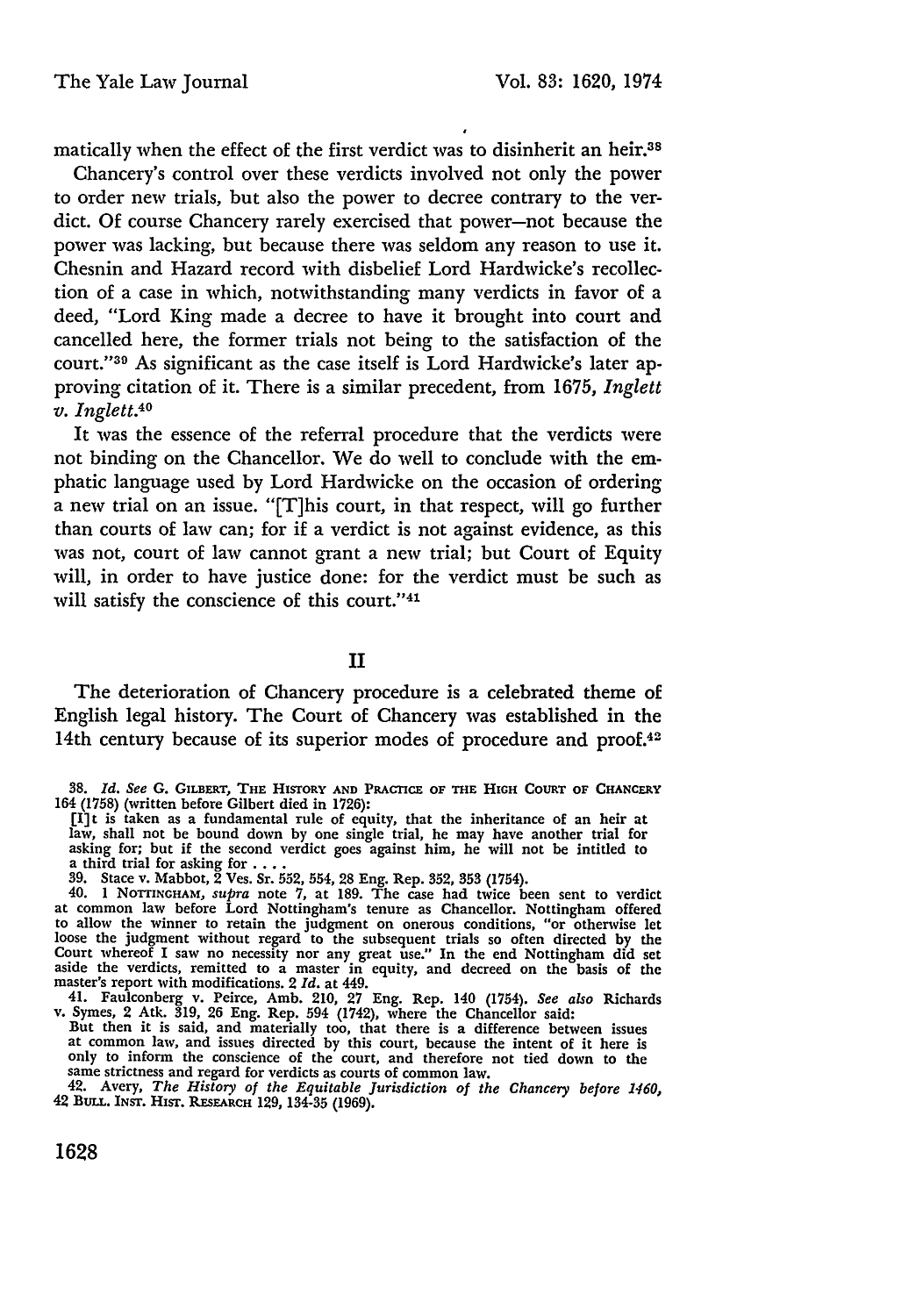By the 19th century the court had become the setting for *Bleak House.43* "The middle classes were alarmed at its very name, for it swallowed up smaller fortunes with its delays, its fees, its interminable paper processes."44

Chancery was a one-judge court.<sup>45</sup> "It was this feature  $\ldots$  that accounted for the delays in the chancery and the sense of helplessness felt by those driven to litigate there."<sup>46</sup> Although the Chancellor had been aided by the Master of the Rolls since the 17th century,<sup>47</sup> it was not until the middle third of the 19th century, in the shadow of oncoming fusion, that the judicial manpower of Chancery was significantly increased.<sup>48</sup>

At least since the 16th century, the Chancellor had a jurisdiction vastly larger than his resources. To administer it required massive delegation. Dawson has shown how the court employed local laymen as examining commissioners; how this begot ever more complex interrogatories prepared by the parties' lawyers; and how this in turn led to heavy reliance on the pleadings "as a substitute form of proof."<sup>49</sup> It was a "breakdown of the Chancery's ordinary modes of proof"<sup>50</sup> that forced the court to delegate its functions. While the 16th century Chancery encouraged the submission of cases to arbitration, $51$  referral to common law trial became the Chancery's regular device for delegation of factual disputes during the 17th and 18th centuries.<sup>52</sup> The practice was probably encouraged in the later 17th century by the sudden development in common law procedure of judicial power to set aside unfounded jury verdicts.<sup>53</sup>

At a time when Chancery's fact-finding procedure had become as "futile [as ever] existed in any mature legal system,"54 common law

**43. C. DICKENS,** BLEAK **HOUSE (1853).**

44. Bowen, *Progress in the Administration of Justice in the Victorian Period,* in 1<br>SELECT ESSAYS IN ANGLO-AMERICAN LEGAL HISTORY 516, 527 (Ass'n of Am. Law Schools **ed. 1907).**

45. Indeed, Chancery was something less than a "one-man court," because the Chancellor was a major political officer with many responsibilities outside the court.<br>The phrase is Plucknett's. T. PLUCKNETT, A CONCISE HISTORY 689 (5th ed. 1956).

46. S. MILSON, HISTORICAL FOUNDATIONS OF THE COMMON LAW 87 (1969).<br>47. T. PLUCKNETT, supra note 45, at 209. The judicial authority of the Master of the<br>Rolls was finally resolved by statute in the 18th century, 3 GEO. 2, c

48. T. PLUCKNErr, supra note 45, at **209-10.** 49. **J. DAwsoN, A** HISTORY **OF LAY JUDGES 154-58 (1960).**

**50.** *Id.* **at 159.**

**51.** *Id.* **at 163-69.**

52. T. PLUCKNETT, supra note 45, at 210-11.<br>53. See E. JENKS, According to the Evidence, in CAMBRIDGE LEGAL ESSAYS 191 (1926);<br>T. PLUCKNETT, supra note 39, at 135-36; 2 W. TIDD. THE PRACTICE OF THE COURTS OF

KING'S BENCH AND COMMON PLEAS, IN PERSONAL ACTIONS 926-27 (6th ed. 1817).

54. **9** IV. HOLDSWORTH, **A** HISTORY **OF ENGLISH** LAw **353 (1926).**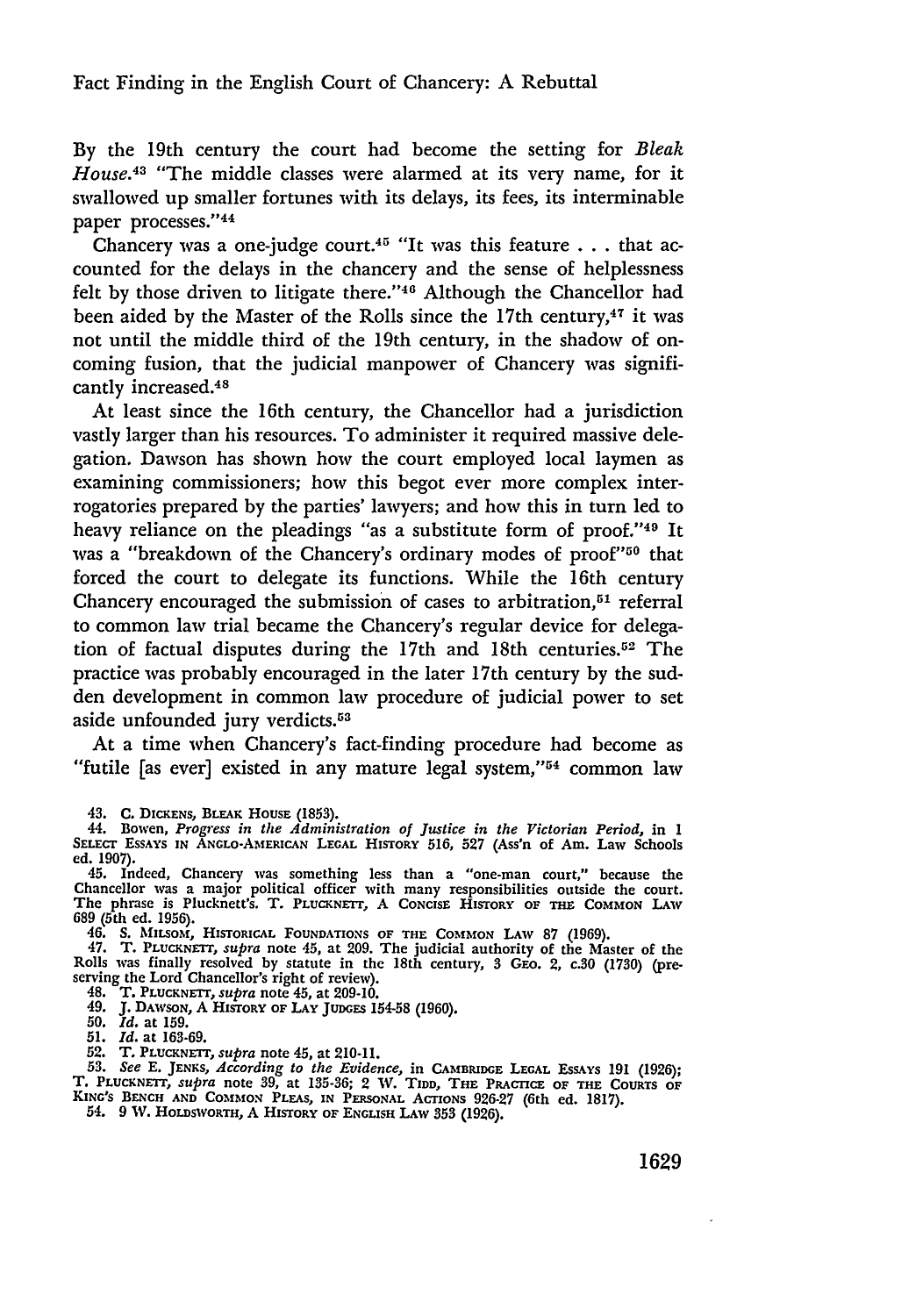jury trial was at the acme of its efficiency: rapid<sup>55</sup> and as yet unburdened by the extended voir dire or by most of the modern evidentiary barriers. The worst feature of civil jury procedure, the testimonial disqualification of parties for interest, the Chancellor could order dispensed.<sup>56</sup>

This article has presented numerous authorities showing that Chancery engaged in fact finding and adjudication. In many other cases, disputes were referred to common law trial. Chancery delegated cases not because it lacked the power to decide them, but because it lacked the means. The more burdened jurisdiction borrowed the facilities of the less burdened, while always "reserving equity," that is, retaining ultimate authority over the delegated cases.

If that relationship is thought to bear on the Seventh Amendment, it should incline us in our day to do as the English did in 1791-to channel our cases to the more efficient and less burdened fact finder. Today that is no longer the jury.

**55.** *See* **J. COCKBURN,** A **HISTORY OF ENGLISH** AssIZEs **137-38** (1972). Lord Nottingham provides some evidence of the dispatch with which jury verdicts could be procured. An issue was directed in *Hide v. Seymor* in May of 1678; the verdict had been taken and further proceedings were being had in November of that year. 2 **NOTTINGHAM,** *supra* note *7,* at 650, 709. In *Hatcher v. Curtis* a verdict was ordered in January 1680 and proceedings after verdict occurred in October of that year. *Id.* at 781-,82, 845-46. **56.** *See* Bauerman v. Radenius, 7 T.R. 663, 667-68, 101 Eng. Rep. 1186, 1188-89 (K.B. 1798).